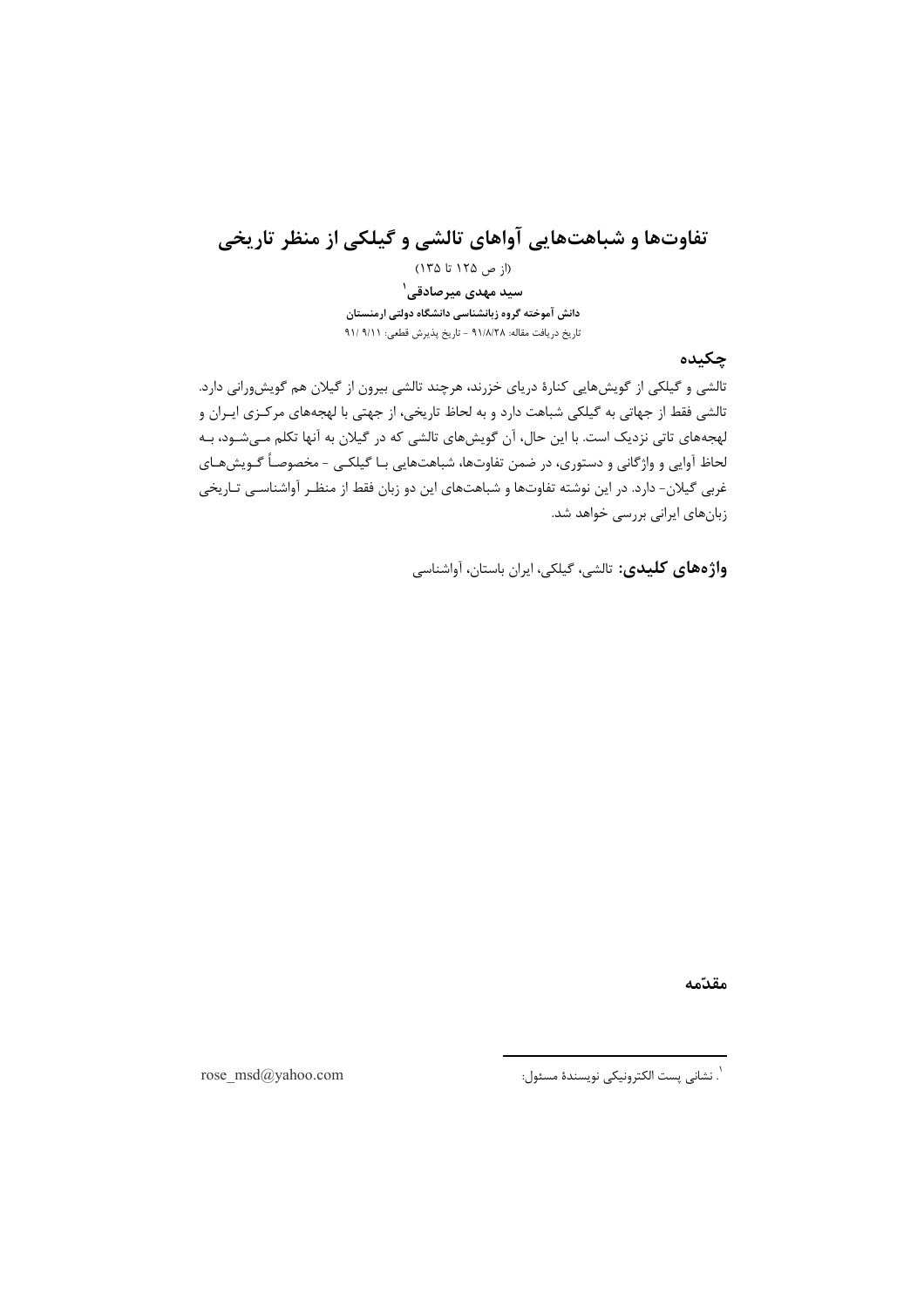تالشی از زبانهای ایرانی است کـه در حاشـیهٔ دریـای خـزر و بخـشهـایی از جمهـوری آذربایجان به آن تکلّم می شود. بعضی آن را به سـه گـروه تقسـیم کـردهانـد: ۱) تالشـی شمالی، در اطراف آستارا و بخشهای ساحلی جمهوری آذربایجان ۲) تالشی مرکـزی، در حـوالي اسـالم و هشـتير و ٣) تالشـي جنـوبي، در شـاندرمن و ماسـال و سـاير منـاطق کوهستانی گیلان (نغزگویکهن، ص ۳۹). تالشی جنوبی تحت تأثیر گیلکی و تالشی شــمالی بیشتر تحت تأثیر ترکی است (محمودی بختیاری، ص ۳۵۴)؛ اما گویش۵های مختلـف گیلکـی را میتوان به دو دسته گیلکی غربی و شرقی تقسیم کرد که سفیدرود مـرز میـان آن دو است.

#### مصوتها

تالشي ۶ مصوت دارد كه عبارتند از: a ‹u ‹e ‹i ‹â ‹a (نغزگويكهن، صص ۴۰-۴۱)؛ به عبــارت دیگر در مقایسه با فارسی o ندارد و s را اضافه بر فارسی دارد. یک مصوت گرد پیشـین ü هم دارد که واجگونهٔ u است و پیش از صامتهای لثوی مـی آیـد، مثـل dür «دور »، lüla «لوله». تالشي چهار مصوت مركب هـم دارد: ay ماننـد ayd «عيـد»؛ ây ماننـد ey 'čây مانند ay (dey مانند gəymat «قيمت».

مصوتهای گیلکی نیز تقریباً همان مصوتهای تالشی است. این مصوتها عبارتنــد از: a، ə o e u i ؛ بنا براين در گيلكي برخلاف تالشي، مصوت o هم داريم. مصـوت o در واقـع يا در كلمات دخيل مثل sob «صبح» soql «شغل» مي آيد يا حاصل تبديل ثانوي u بـه o تحت تأثير فارسي است. تمايز مصوتهاي كوتاه و بلند در گيلكي، برخلاف تالشي از بين رفته است؛ به این معنا که i و ī هر دو i شدهاند (مثل fil «فیـل» و bil «بیـل») و u و ū هر دو u شدهاند (مثل gul «گل»، gul «گول»). مصوت مرکب ow هـم بـا o یکـی شـده است؛ مثل nobet «نوبت»، julo «جلو» (Stilo, p.66). علاوه بر ow، گیلکے مصـوتهـا مركب au (مانند kau «كاهو») ai (ماننـد paiz «يـاييز») و uo (ماننـد tuor «تبـر») هـم داريم (پورهادي، ص ۴۰). در تالشي مصوت â پيش از خيشومي هـا همـه جـا تبـديل بـه u مي شود: num «نام»، run «ران»، zumun «زبان» (نغزگوي کهن، ص ۴۲). در گيلکــي شــرقي هم، نظير اين تبديل آوايي اتفاق مي|فتد؛ ولي a به o بدل ميشــود: donəm «مــيدانــم» (گیلکی غربی Stilo, p. 660) (danəm).

صامتها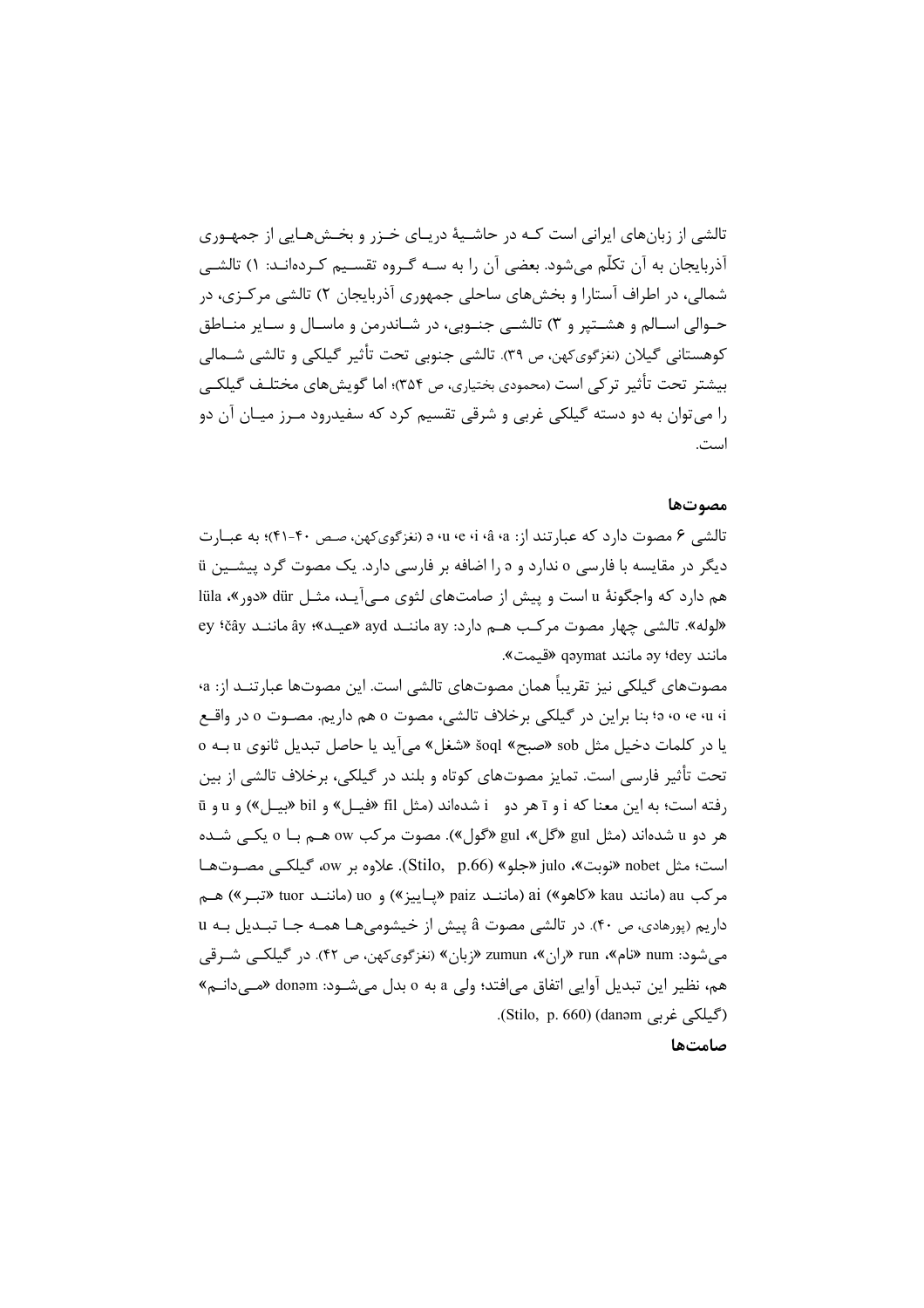صامتهای تالشی همان صامتهای فارسـی اسـت، جـز آنکـه در تالشـی همـزه نـداریم (برخلاف گیلکی که از این جهت مثل فارسی است)؛ بنا براین، در الگوی هجـایی تالشـی v (مثل a «او») و vc (مثل âv «آب») و vcc (مثل afč «بی.مزه») هم داریم (نغزگویکهن، ص ۴۲). نیم مصوت w هم واجگونهٔ v است که در بعضی شرایط آوایـی ظـاهر مـیشـود؛ مثل žawun «جوها»، xalâwun «لباسها». تفاوت ديگر تالشي در صـامتهـا بـا فارسـي، این است که گاهی در آنجا که در فارسی d داریم، مثـل «*دامـاد* و *دانسـتن د*ر تالشـی z داريم: zuniste ‹zamâ (دربارهٔ اين صامت در گيلكي ← ادامهٔ مقاله). ديگر آنكـه كلمـاتي مثل *زن و زدن* در تالشی با ž تلفظ میشوند؛ بـه عبـارت دیگـر j ایرانـی باسـتان، ماننــد بعضی زبانها و گویشهای دیگر ایرانی، مثل پهلـوی اشـکانی و کـردی، در تالشـی هـم تبدیل به ž شده است. به جای h معمولاً در کلمات اصیل و نه کلمـات دخیـل x داریـم؛ مثل xendona «هندوانه» (صادقی، ص ١۶)

در گیلکی نیز صامتها همان صامتهای فارسے<sub>، و</sub> تالشے انـد، جـز آنکـه در گیلکـی q نداریم و به جای آن γ داریـم؛ مـثلاً γurban «عیـد قربـان». امـا در گیلکـی هـم بقایـای ویژگیهای آوایی زبانهای شمال غربی ایران به جا مانده است؛ و از ایـن جهـت گــاهی شبیه به تالشی میشود، هر چند که تحت تأثیر فارسی این ویژگیهای آوایی در گیلکـی اندک است (دربارۂ این ویژگی ها (Stilo,p.660)؛ مثلاً *داماد* را در گیلکی zama می *گ*وینــد (از ڠ\* هند و اروپایی و dz\* ایرانی باستانی)، اما بن مضارع *دانسـتن* را بـر خـلاف تالشـی -dan و دل را dil مي گويند. k′u هند و اروپـايي كـه در لهجـههـاي جنـوب غربـي s و در لهجههای شمال غربی sp شده، گاهی در گیلکی مانند لهجههـای جنـوب غربـی اسـت و گاهي مانند لهجههاي شمال غربي؛ مثلاً səg «سگ»، səbəj «شـيش»؛ امــا تالشــي غالبــاً همان ویژگی لهجههای شمال غربی را حفظ کـرده اسـت: 9spa یــا asba (و صــورتهـای دیگر در لهجههای دیگر تالشی) و espej و esbaj.

در گیلکی tr\* هند و اروپایی، گاهی مانند لهجههای جنوب غربی s شده و گـاهی θr x (\*) hr) < مانند pəsər «پسر» و dare «داس» (قس «دهره» در فارسی). تالشی از این جهت هم طبعاً خصوصیات شمال غربی خود را بیشتر نگه داشته اسـت؛ هـر چنـد کـه تالشــ ، جنوبی و حتی مرکزی هم گاهی به واسطهٔ تأثیرپذیری از گیلکی صورت قدیمتـر را رهـا کردهاند؛ مانند *داس* که در ماسالی و اسالمی به آن dâz مـی¢وینــد و در تالشــی شــمالی dare (حسندوست، ص ۶۶۹) du\* ایرانی باستان در گیلکی گاهی ماننـد لهجـههـای شــمال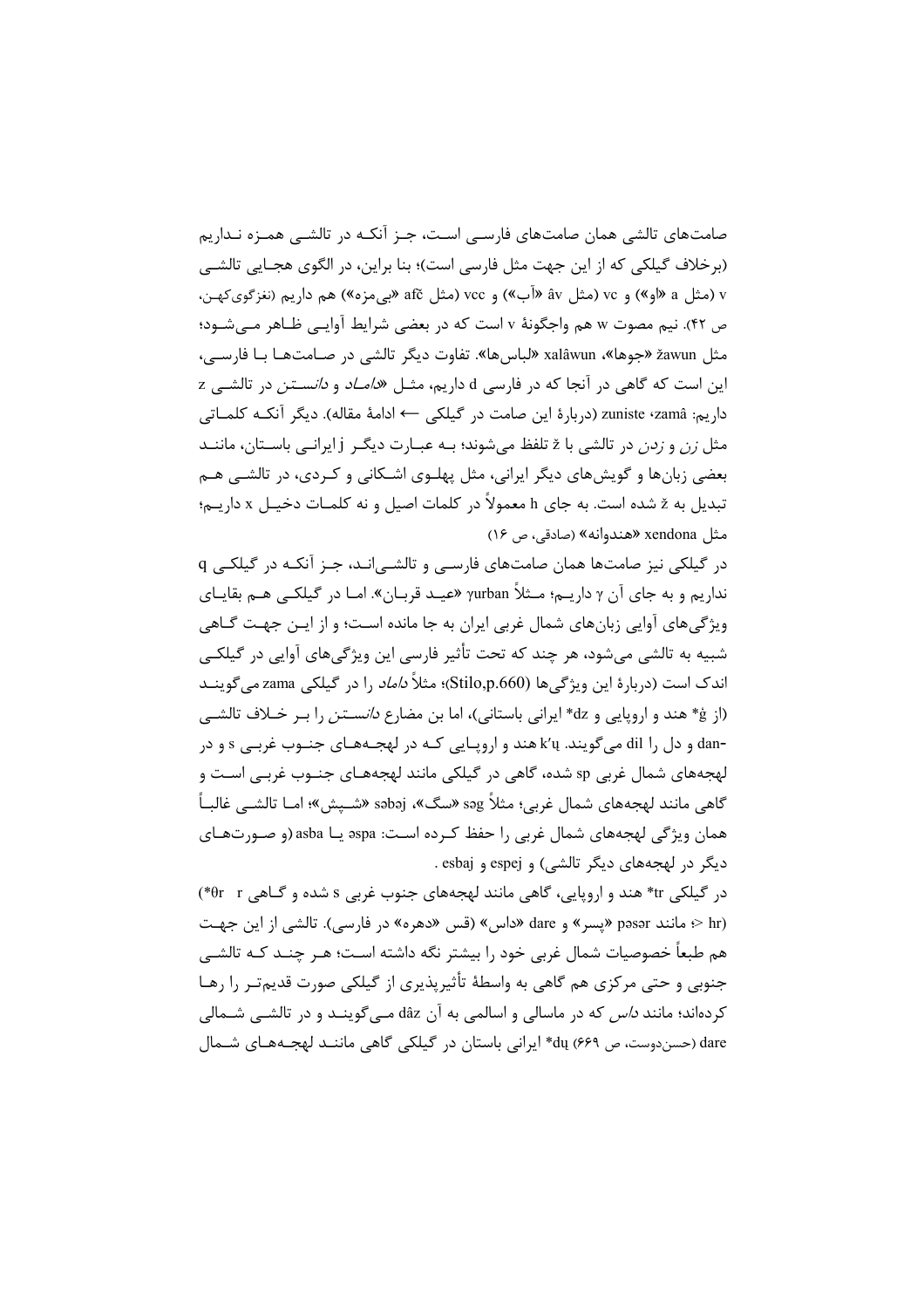غربي b شده، مانند bor «در» در لهجهٔ گالشي، ولي گاهي هم dər شده است. تالشــي از این جهت هم ویژگیهای شمال غربی را بیشتر حفظ کرده است؛ مثلاً بــه *در* تالشــی bar و ba میگویند. در گیلکی rt\* ایرانی باستان گاهی rd یا rd شده و به l بدل نشده است؛ مثلاً purd/t «پل». در تالشي هم، گاهي اين تغيير اتفاق نيفتاده است: pard «پـل»؛ امــا بیشتر اوقات شاهد آن هستیم؛ sâl «سال»، vel «گل». 1\* هند و اروپایی کـه در ایرانـی باستان نیست، در بعضی لهجههـای گیلکـی بـاقی مانـده اسـت؛ ماننـد luas «روبـاه» در گالشي (قس سانسكريت lopāsa؛ تالشي: rəbâs). اکنون که کلیاتی دربارهٔ دستگاه آوایی تالشی و گیلکی بیان شد (دربارهٔ جدول صامتهـا و

مصــــوتهــــاى تالشــــى ← نغزگـــــوىكهـــــن، صــــص ۴۱ - ۴۷؛ دربــــارهٔ گیلكــــى (Stilo, pp.660-61)، می توانیم تحول تاریخی صـامتهـای ایــن دو گــویش را دقیــق تـر بررسـی کنـیم (شـواهد از حسـندوسـت، پورهـادی، نغزگـویکهـن و پارشـاطر منـابع) جمع[ّوری شده است).

1. k\* ایرانی باستان در آغاز کلمه، در تالشی و گیلکـی معمـولاً همـان k بـاقی مـی،مانـد؛ مانند *کارد*: تالشي kârda، گيلکي kard . پـس از مصـوتهـا و واک1دارهـا k در تالشـي در بعضی لهجهها k مانده و در بعضی g شده و در گیلکی g شده است؛ مانند *گرگ*: تالشـی varg ،vâk/g(اسالمي)؛ گیلکی gurg (رشتی)، vərg.

g .**۲** ایرانی باستان در آغاز کلمه، پس از مصوتها و واکدارها در تالشی و گیلکی بـاقی میماند؛ مانند گلو: تالشی gâ، گیلکی gab . در میان و پایان کلمه در بعضی گـویشهـای تالشي، گاهي q شده و در بعضي ديگر همان g بـاقي مانـده اسـت؛ ماننـد mazq و mazg (مغز). در گیلکی g باقی میماند. گاهی نیز از آخر کلمات در تالشی حـذف شـده اسـت، مانند ti «تيغ» (گيلكى tif)

۰**.** x\* ایرانی باستانی در هر دو زبان معمولاً x میشود؛ مانند *خـر* : تالشـی xar، گیلکـی xar . در بعضی لهجههای تالشی x بدل به h شده است؛ مانند huni «خـانی، چشــمه» در پرهسري. گاهي نيز x در تالشي حذف مي شـود (چـون اول بـه h بـدل شـده و سـپس h حذف شده است) مانند sər «سرخ».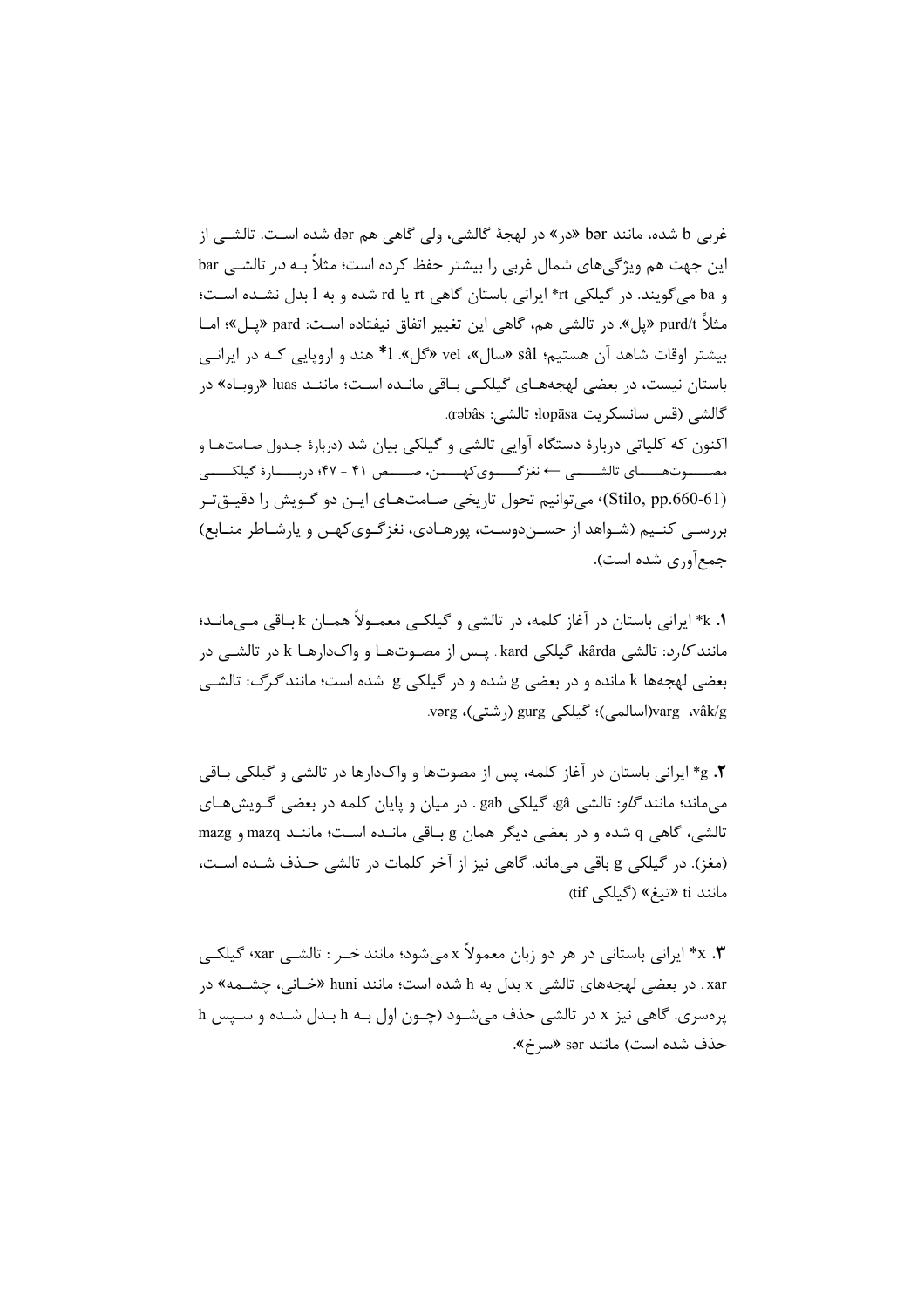xt .**۳/۱\*** ایرانی باستان: x در آن در گیلکی و تالشی معمولاً حذف میشود؛ ماننــد dutar «دختر »، pat «يخته» (در رشتي paxt»، تالشي patte «يختن»؛ xate «خفتن» (در رشـتي xuft؛ رشتي تحت تأثير فارسي است)؛ معهذا قس təxt «تخت، ميز» در تالشي.

xr .**٣/٢ \*** ايراني باستان در گيلكي h مي شود؛ مانند -hin- < xrīnā «خريدن»، مگر آنكـه خوشهٔ صامتی شکســته شــود: xurus «خــروس» xərəd «خــرد». در تالشــی هــم خوشــه شكسته مي شود: xariye «خريدن».

۰۳/۳. xš\* ایرانــی باســتان در هــر دو زبــان، بــه s ســاده شــده اســت؛ ماننــد *شــب* (< xšap): تالشي šav. گيلكي šow .

۰۴ \* ایرانی باستان تحولات مشابهی را در تالشی و گیلکی طی کرده است. در میانـه و يايان كلمه در تالشي گاهي j شـده اسـت؛ ماننـد suj «سـوز»، jir (زيـر»؛ گـاهي ماننـد گویشهای جنوب غربی z شـده؛ ماننـد ruz/roz «روز»؛ و گـاهی در بعضـی لهجـههـای تالشي حذف شده است؛ مانند pin «ينج». در گيلكي اگر بعــد از n بــوده، j شــده؛ ماننــد panj؛ گاهي j شده؛ مانند suj «سوز-» و ji «زير » و در اغلب وارد به z بـدل شـده اسـت؛ مانند ruz «,و; ».

a. j ایرانی باستان در تالشی، معمولاً ž شده؛ مانند žən/žan (در بعضی لهجههـا yən/yan) «زن» و گاهي j باقي مانده است (در آغاز كلمـه)؛ ماننــد jüye «جويــدن». در گليكــي در آغاز كلمه گاهي j باقي مانده؛ ماننـد jowastan «جويـدن» و بيشـتر z شـده؛ ماننـد zan «زن». این تفاوت، همان تفاوتهای گویشهای شمال غربی و جنـوب غربـی اسـت، کـه قبلاً از آن یاد کردیم.

۰۶ \* ایرانی باستان در آغاز کلمه در تالشی و گیلکی، معمولاً همان t باقی مانده، اما پس از مصوتها و واک\ارها گاهی d می شود؛ مانند xārd «خورد»؛ بسیار پـیش مـی آیـد کـه حذف شود (مخصوصاً در پایان کلمات بعد از مصوتهای بلنـد)؛ ماننـد pa و par «پـدر»، du «دود» و در مجاورت n گاهی با آن همگون می شود؛ مانند dəmnun «دنـدان»، -xann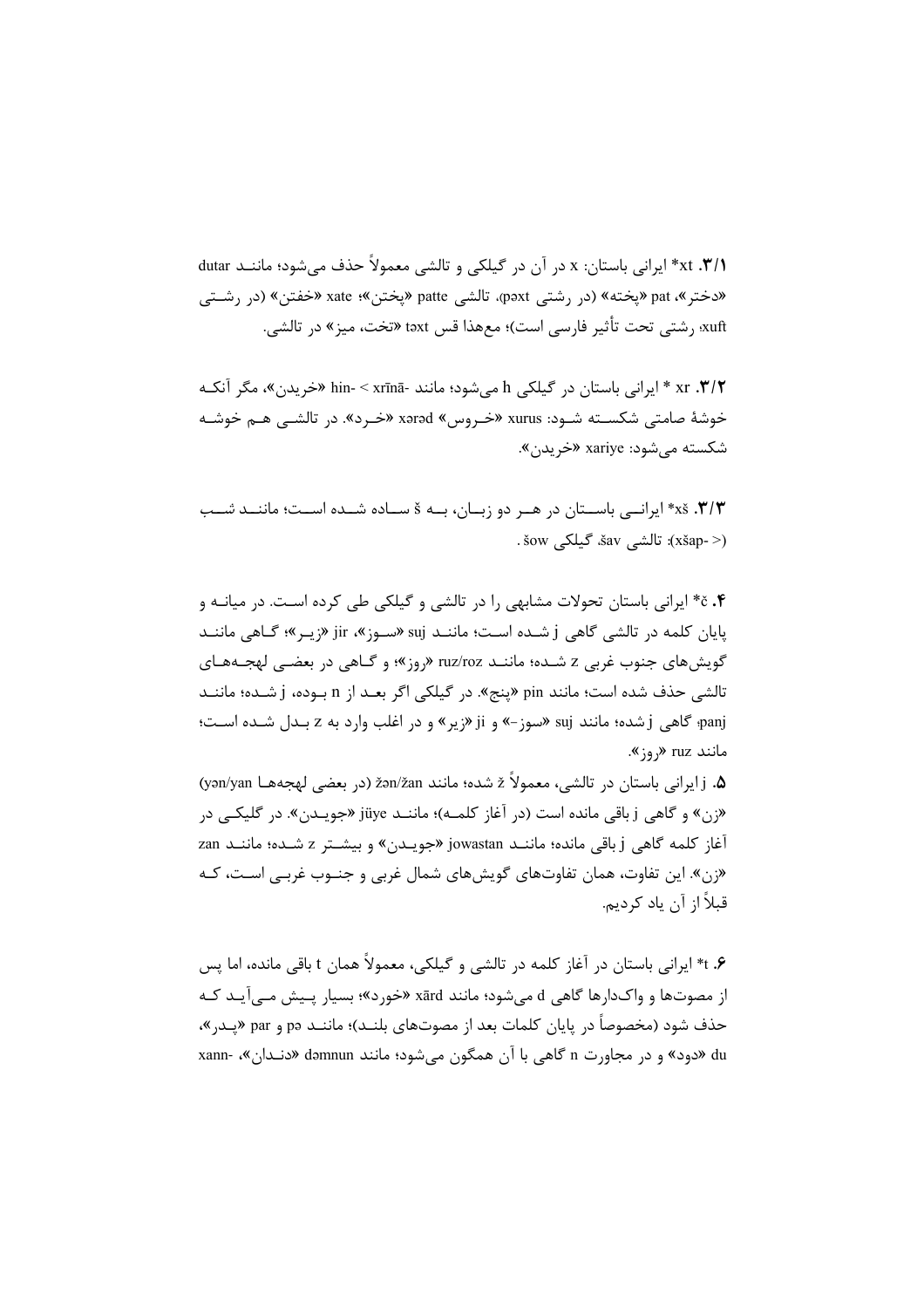«خواندن». در گیلکی هم، همـین فراینــدها (جـز آخـری) وجـود دارد؛ ماننــد per/pier «يد, » du «دود». در گيلكي گاهي به z بدل شده است. (z < d < t)؛ مانند zarx «تلخ».

۰۷ \* ایرانی باستان در آغاز کلمه در تالشی و گیلکـی، تغییـر نکـرده اسـت. در میـان و پايان غالباً همان d باقي مي،اند؛ مانند *خدا:* تالشـي xədâ، گيلكـي xuda؛ ولـي در پايــان كلمه بعد از مصوتهای بلند، ممكن است در هر دو زبان حذف شود؛ ماننـد رو (چهـره): تالشي ru، گيلكي d) ru (d در اين دو كلمه نخست به y تبديل شـده و سـيس حـذف شـده است). حذف d در میانهٔ کلمه هم، گاهی در تالشــی اتفــاق افتــاده اســت؛ ماننــد *میــان* : تالشي mena/min (در گيلكي miyan (> madyān)با صامت مجاور آن ادغام شـده اسـت). گاهی نیز در تالشی در صامت مجاور خود ادغام شده است؛ ماننـد zenna «زنـده»؛ məža «مزد» (<mižda) این نیز از ویژگیهای شمال غربی تالشـی اسـت. در گیلکـی d ایرانـی باستان بعد از مصوت گاهی h میشود؛ مانند -nəh («نه» بـن مضـارع از نهـادن < ni-dā)؛ قس تالشي -no-/na كه d پس از تبديل به h حذف شده است.

۰. ۴۵\* ایرانی باستانی در آغاز کلمه در تالشی و گیلکی S شده اسـت. بـه عبـارت دیگـر، خصوصیت زبانهای شمالی غربی، تحت تأثیر گویشهای جنوب غربی از بین رفته است؛ مانند *سه*: تالشي se، گيلكي se . در ميان كلمه گاهي r مي شود و اين خصوصيت شـمال غربي است؛ ماننــد *داس:* تالشــي dare، گيلكــي dara> (dāθra-> \*dāhra>) dara+ خصوصيت جنوب غربي را نشان مي دهد: تالشي و گيلکي dâz (با تبديل s به z ).

۹. p\* ایرانی باستان در آغاز کلمه و گاهی پس از بیeاکها در تالشی همان p مــی مانــد؛ اما پس از مصوتها و واکدارها غالباً bمیشود؛ مانند asp «اسب» (در بعضـی لهجـههـا asb) و biâbun «بيابان». در گيلكي پس از بي واكها هم گاهي b شـده اسـت؛ ماننـد asb «اسب»؛ پس از مصوتها و واكدارها هم b می شود؛ مانند xub «خوب». هم در تالشــی و هم در گیلکی ممکن است (مخصوصاً در پایان کلمات) یک تبدیل ثانوی دیگر هم اتفــاق ow (ab بیفتد و b تبدیل به v یا w شود (w/v < b < p)؛ مانند *آب*: تالشــی or/âv، گیلکــی (w · qb (در بعضي لهجهها ap).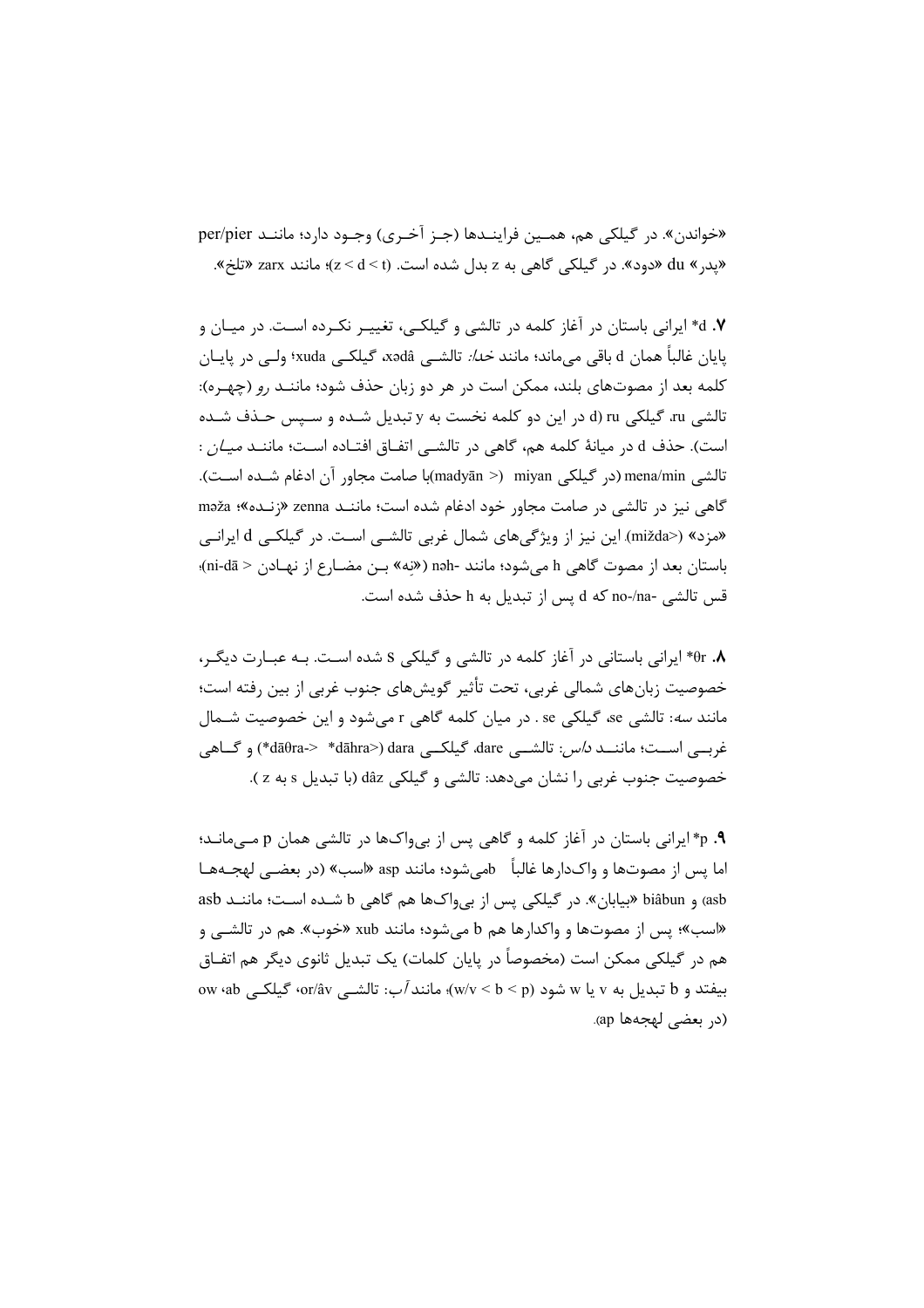•1. ft\* ایرانی باستان ممکن است در هر دو زبان، همان ft بماند یا در آخر کلمـه t از آن حذف شود؛ مانند *هفت*: تالشي haf/haft، گيلکي haft. گاهي f از آن حذف مي شود و پس از حذف، گاهی t مشدّد میشود؛ ولی این در لهجههای مختلف یکدسـت نیسـت؛ ماننـد . buxut/ buxuft گیلکی xə(t)/ xate .

fr .11\* ايراني باستان در آغاز كلمه h ميشود؛ مانند (< havate (\*fravaxšta\*) \* أيراني باستان در آغاز كلمه h مي گاهی این h بدل به x شـده اسـت؛ ماننـد xərdə/hərdan «فرزنـد». در گیلکـی مـثلاً در پیشوند frā، تبدیل به fr (fra- > ha) شده، ولی گاهی نیز fr باقی مانـده یـا r از آن حـذف شده و fa باقي مانده است؛ مانند frā < frā در گيلكي غربي، يا furutən «فروختن». از ايـن جهت تالشی، به گویشهای مرکزی ایرانی نزدیکتر است و گیلکی به گویشهای جنوب غربي ايران. در ميان كلمه fr در تالشي به r ساده مي شود و حذف f از آن ممكن است بـا كشش جبراني همراه شود؛ مانند vâfra- >) vâr (< vafra) «برف». در گيلكي تحولي نظيــر فارســي اتفاق افتاده و fr باقي مانده است؛ مانند varf/vərf «برف»، يعني قلبي در آن اتفاق افتــاده است.

n .1۲ ایرانی باستان در هر دو زبان در آغاز و میان و پایان کلمـه همـان n بـاقی مانـده است؛ مانند بيني: تالشي و گيلكي vini؛ آهن: تالشي āsun/âhin، گيلكي āhin، مگـر آنكـه همگونی (مثلاً پیش از b) اتفاق بیفتد (دربارهٔ nd و nd ایرانی باستان ← ذیل شــمارهٔ ۶ و  $\cdot$  (Y

n .**۱۳\*** ایرانی باستان در آغاز و میان و پایـان کلمـه، در هـر دو زبـان m اسـت: ماننــد؛ صورت (چهره): dim (در هـر دو زبـان)؛ *زمسـتان*: تالشــی zumustun/ zemeson، گیلکــی . zamastan

y .**۱۴** ایرانی باستان در آغاز کلمه در بعضی لهجههای تالشی، همان y بـاقی مانـده، در بعضبی دیگر j و در بعضبی ž شـده اسـت؛ ماننـد yar/jigar (بـا حـذف k > g إز -yakar) jigar «جگر»؛ ža/ja/yav/ya «جبو»، در گیلکے j مے شـود؛ ماننـد jow «جبو» jigar «جگر ».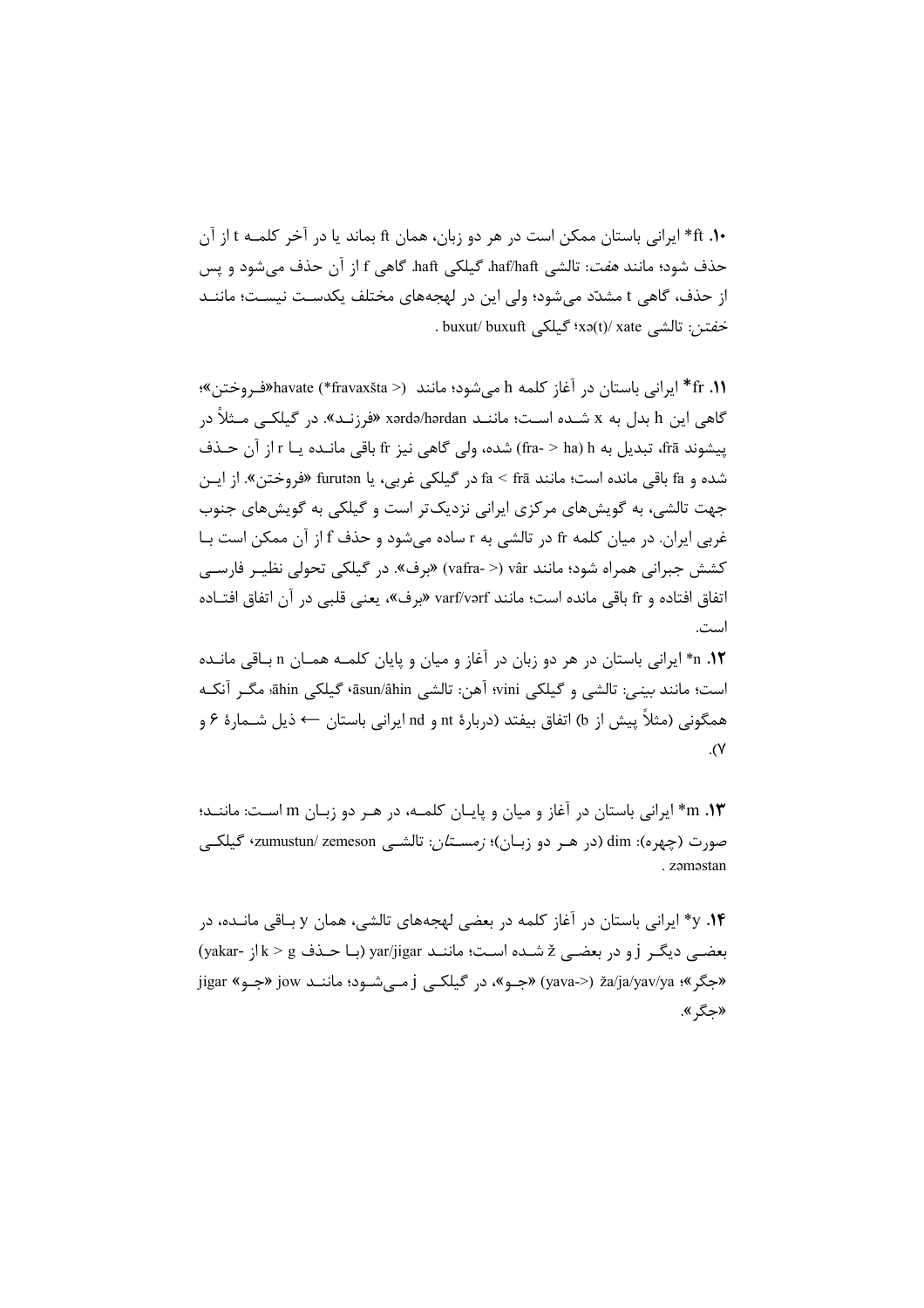w .18\* ایرانی باستان در تالشی در آغاز کلمه، v شده است؛ مانند varg «گرگ» و -da viard «گذشتن». vaši/višir «گرسنه». اما در گیلکی گاهی v شـده؛ ماننـد vəšnə/višta «گرسنه»، vərg «گرگ»، و گاهي g؛ مانند gurg «گرگ» guzər «گذر».

۰۱۶ \* ایرانی باستان در هر دو زبان، معمولاً r شـده اسـت؛ ماننـد ru «رود». در پایـان و ميان كلمه در تالشي، ممكن است حذف شود؛ مانند hazo/hazor «هزار»، gām (در كنـار garm) «گرم» (همراه با كشش جبراني). تبديل آن به 1 هم در هر دو زبان گـاهي اتفـاق افتاده است؛ مانند تالشي tel «تلخ» (< tahr) و گيلكـي bərg/balg/valk/vəlg. در گيلكـي ييش از r ٤ أيراني باستان گاهي حذف شده است؛ ماننـد təšnə «تشـنه» (قـس تالشـي .(tešir

rd . \ ۲ و rz\* ایرانی باستان در تالشی و گیلکی نیز مانند فارسے گـاهی l شـده اسـت؛ مانند *گل*: تالشي val/gul/gəl و گيلكـي (varda- >) gul)؛ ماليــدن: تالشــي māle و گيلكــي r ( $\sqrt{marg}$  ). در تالشی گاهی خصوصیت شمال غربی را نگه داشته و ادغـام r ( و z صورت نگرفته است؛ مانند barz (در كنار bəland) «بلند» (گیلكی boland). 1۸. rt\* ایرانی باستان، ممکن است rd شود؛ مانند آرد: تالشــی ârda، گیلکــی arda؛ *یـل*: تالشي pard و گيلکي ptu-/partu- >) purd). در تالشي ممکن است گـاهي تبـديل بـه r شود؛ مانند səra «سرد» (گیلکی sard) (<-sarta).

n . ۱۹\* ایرانی باستان در تالشی و گیلکی، r شده است (r = /rn > r\*)؛ ماننـد pur «یُـر » (parna->) « «يَر » par (pr̥na->)

**۰۲۰** های ایرانی آغازی که در زبانهای شرقی و شمال غربی z شـده، در تالشــی معمــولاً همان z مانده است؛ ولي گيلکي گاهي اين خصوصيت شمال غربي را نگــه داشــته اســت (مقايسه شود با صفحات قبل)؛ مانند *داماد*: تالشي zama؛ گيلكي zama؛ *دانســتن*؛ تالشــي -zun؛ گیلکی -dan. در تالشی هم این ویژگی همیشه باقی نمانده است؛ ماننـد dil «دل» (په جای zird یا zil).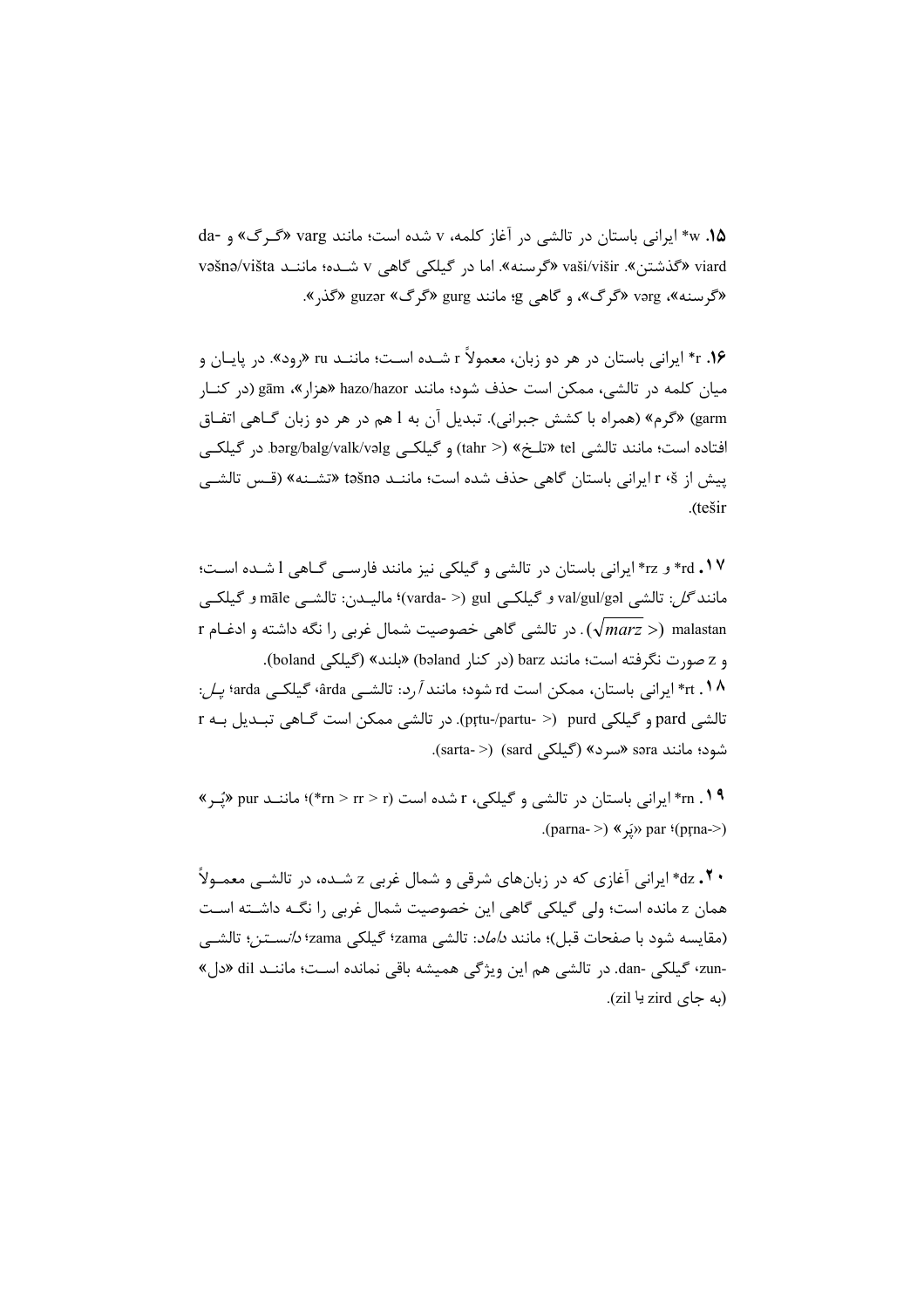\* \*.\*\* و xš\* ايراني باستان در تالشي و گيلكـي غالبـاً همــان š اســت؛ ماننــد تالشــي set (<-švipta) «شير»، گيلكى šir «شير»، ولي در تالشي š گاهي s هم شده است؛ ماننـد gus «گوش». گاهی نیز در مجاورت m در هر دو زبان حذف شده است: ماننـد تالشـی čeme «چشمه»؛ تالشي čam/čem «چشم» و گیلکی čum (در کنار čušm) «چشم».

۰۲۲ . ۴۱ پرانی باستان در تالشی، گاهی بین دو مصوت حذف می شود؛ مانند tey «تهی»؛ câr «چهار». گاهی در جایی که در بسیاری گویشهای دیگر معمول نیست، بـه x بـدل میشود و از این جهت شبیه به تاتی است (قس صفحات قبل)؛ مانند xaru «هلو». گـاهی در آغاز كلمه h غير اشتقاقي است؛ مانند فارسي: hizəm «هيزم» (< hima «(ēzm «هيمه» (گیلکی hima). در گیلکی هم گاهی به x بدل شده، ولی این تبدیل در غالب گویشهای ديگر هم اتفاق افتاده است: xušk «خشک» (تالشي xəšk). حذف h در بين دو مصـوت در گیلکی هم معمول است؛ مانند čar (در کنار cə(h)ar) «چهار». گاهی x به h بدل می شـود و سپس حذف میشود؛ مانند گیلکی dut (در کنــار duxt (۱۳ (duxt «ســوختن». گــاهی در جایی که h انتظار می رود در گیلکی γ آمده است: čaγ (در کنـار ča) «چـاه» (تالشـی ča) (مقایسه شود با čarāγ و čarāh در یهلوی اشکانی و یهلوی کـه نشـان مـی دهـد وجـود γ خصوصيت شمال غربي است).

\*bw . ٢٣\* ايراني باستان در هر دو زبـان، بـه x سـاده شـده اسـت (x < xw) و در تالشـي گاهي به كلي حذف شده است؛ ماننـد گيلكـي xu «خـود» و تالشـي aštan «خويشـتن». تالشي xâv و گيلکي xow/xab (< -hwafna\*). گاهي همـين x هـم در بعضـي لهجـههـاي تالشي، به h بدل شده است؛ مانند -hand «خواندن» (در كنار -xon-/xann) و گیلكي xan.

#### نتيجه

تالشي و گيلکي به لحاظ آوايي، مشترکات فراواني دارند و اين مشــترکات در لهجــههــاي همسايهٔ هم، يعني گيلکي غربي و تالشي جنوبي و مرکزي، بيشـتر اسـت. بـا ايـن حـال تفاوتهایی هم بین آنها هست، که بعضی به این دلیل است که تالشی از شـاخهٔ دیگـری از زبانهای ایرانی است و خصوصیات گویشهای شمال غربی را بیش از گیلکی در خـود دارد. گیلکی نیز، بعضی از این خصوصیات شمال غربی را در خود دارد و این خصوصـیات گاهی در گیلکی شرقی، به خصوص گالشی، بیشتر از گیلکی غربی است؛ اما تأثیر گیلکی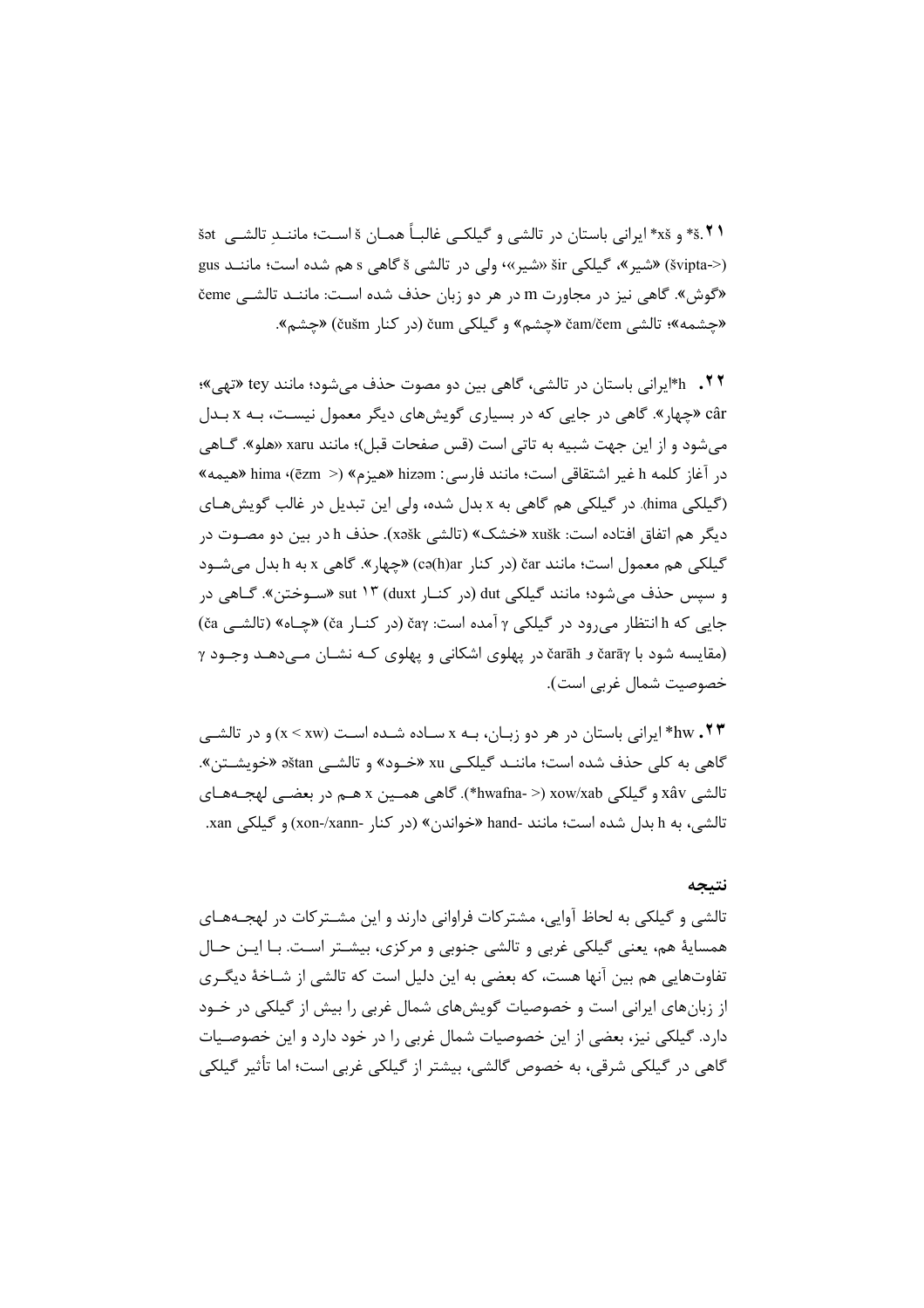از گویشهای جنوب غربی، به ویژه فارسی، باعث شده که در لهجههای مختلف گیلکـی، دوگانگیهایی به وجود آید. این تأثیرات البته در تالشی هم هست؛ ولی از گیلکـی کمتـر است. از طرف دیگر، تالشی خود از گیلکی تأثیر پذیرفته، بعضی لهجههـای آن بـه تـاتی نزدیکترند. به همین سبب در آنجا هم، گاه در تحـولات آوایـی دوگـانگی و چنــدگانگی دیده میشود. حذف صامتها در پایان کلمـه، مخصوصـاً پـس از مصـوتهـای بلنـد، در تالشي بيش از گيلكي است و اختلافات لهجهاي آن هم از گيلكي بيشتر است. گيلكي بـه لحاظ آواشناسی به فارسی نزدیکتر از تالشی است.